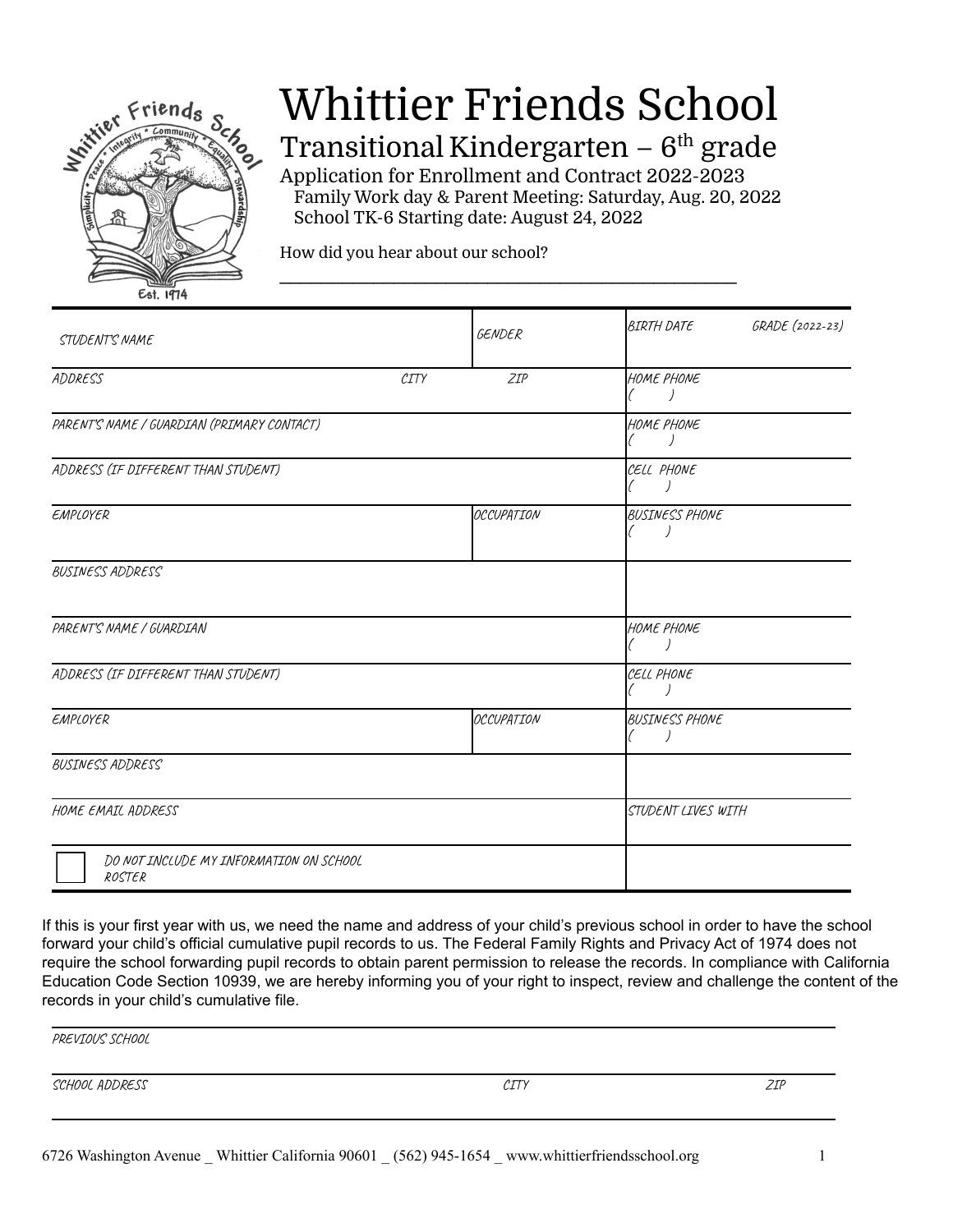NOTE: All new students, any grade level, must submit proof of an eye examination and hearing test from an optometrist and audiologist. Tests must have been administered after age 4.

TRANSITIONAL KINDERGARTEN/KINDERGARTEN/NEW STUDENTS: All students must submit a photocopy of their birth certificate, immunization card, and have completed a "Report of Health Examination for School Entry" prior to the first day of school. See school for form.

Initial here

# UNDERSTANDINGS

- We understand that our participation in our child's education is invaluable to the success of the individual child and of the school.
- We understand it is our responsibility to read the Parent Handbook and other information provided by the school and abide by their contents.
- We understand that parent meetings will be held monthly and that one of us is expected to attend each month, and that \$10 per meeting will be credited from the Parent Meeting fee towards the May 2023 tuition.
- We understand that all parents are expected to participate in the fundraisers and to serve on one or more fundraising committees, as needed.
- We understand that the school might go on walking field trips, such as to the Whittier Public Library or Central Park. We hereby give permission for our child to go on **all** walking field trips. We understand that we will be notified and required to give written permission for all other field trips.
- We understand that pictures of our child may be used from time to time for the purposes of advertising. If this is a particular problem, we as parents, will let the school know, **in writing**.
- We understand the school's policy on non-violence, and that a student who hits or attempts to injure another person will be suspended from one to three days depending on the severity of the incident.
- ●
- We understand that Whittier Friends School reserves the right to suspend or dismiss or decline future enrollment for any student for academic or behavioral reasons if it concludes that the school is not appropriate for the student, or for parent(s)/legal guardian(s) who willfully disregard school policy. All students attend Whittier Friends School at the will of the School Committee. The parent(s)/legal guardian(s) agree that they will hold Whittier Friends School, its employees, agents, School Committee members or representatives, harmless from any and all action relating to such dismissal.

Acceptance: I/We have read, understand and agree to all terms and conditions of this Application and Contract. I/We are the parent(s) or legal guardian(s) of the named student. I/We further understand that these aforementioned terms and conditions are binding as long as my/our child is a student at Whittier Friends School and/or monies are owed to the school.

\_\_\_\_\_\_\_\_\_\_\_\_\_\_\_\_\_\_\_\_\_\_ \_\_\_\_\_\_\_ \_\_\_\_\_\_\_\_\_\_\_\_\_\_\_\_\_\_\_\_\_\_ \_\_\_\_\_\_\_ Parent/Guardian Signature Date Parent/Guardian Signature Date

I choose to be a student at Whittier Friends School, and to help make this a safe and friendly school for everyone.

\_\_\_\_\_\_\_\_\_\_\_\_\_\_\_\_\_\_\_\_\_\_\_ \_\_\_\_\_\_\_\_ Student's Signature Date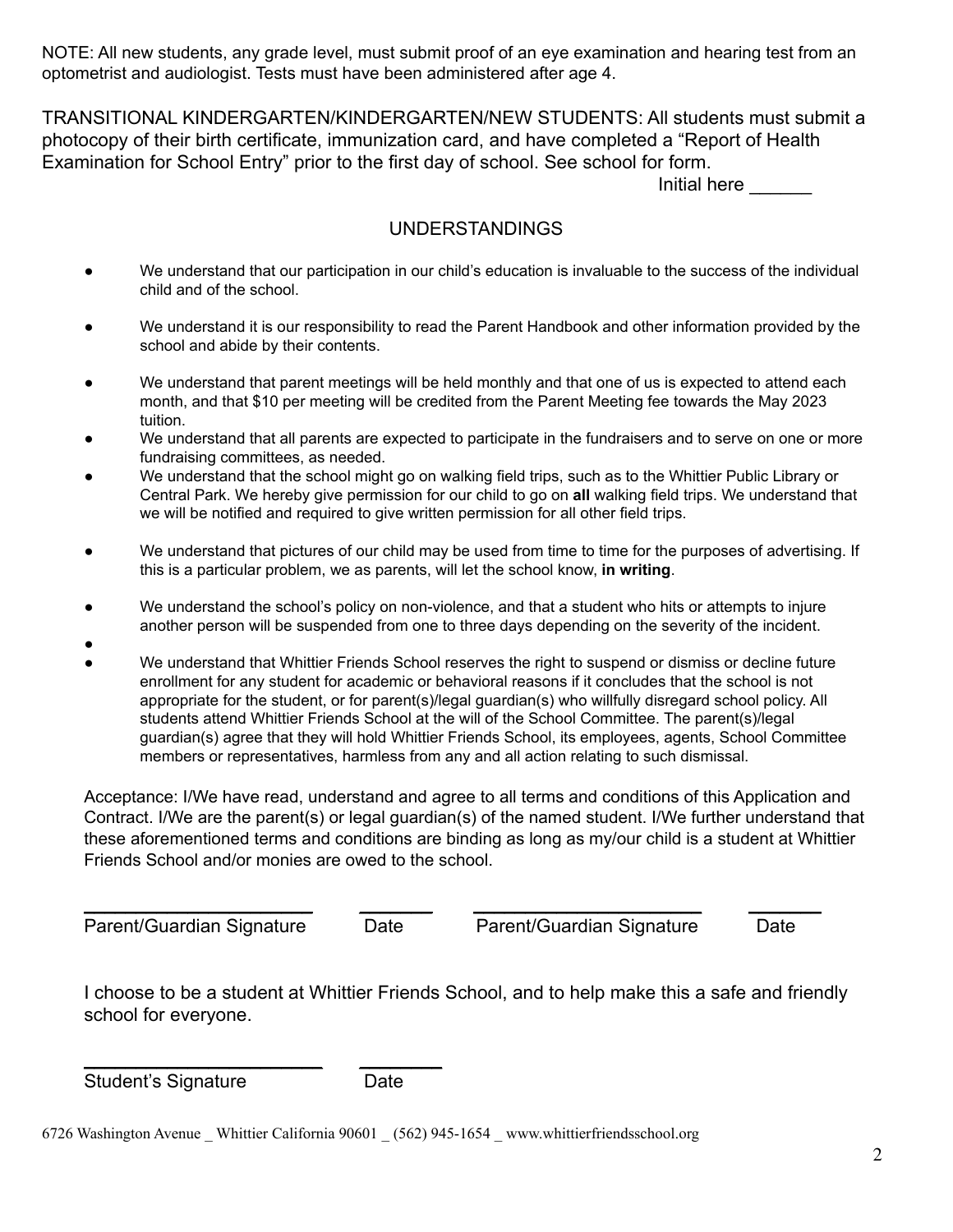## TUITION CONTRACT

The enrollment of my/our student and the payment of tuition is a commitment for a year's worth of education. I/We, the undersigned, wish to enroll entity at Whittier **Friends School.** Student's name is not student and student's name is not student in the student's name is not student in the student of the student of the student of the student of the student of the student of the studen

# SCHEDULE OF CHARGES

**Annual Tuition:** (For Ease of Payment, Annual Tuition may be divided into 10 monthly payments, with the first payment due in August 2022.) Transitional Kindergarten (half day): \$6,550 Transitional Kindergarten and Kindergarten (full day): \$7,800 Elementary 1st-3rd grade Tuition: \$8,050 Elementary 4th-6th grade Tuition: \$8,300

> Non-refundable registration fee: \$100.00 Supplies fee: \$200.00 (refundable if withdrawn by August 1, 2022) Parent Meeting fee: \$100.00 (\$10 per parent meeting attended will be credited towards May tuition (June 2023 tuition is paid in August 2022)

Field Trip Fees: Subject to activity, due prior to field trip Day Care Fees 1st-6th grade: \$5 per hour, minimum \$5 per day used

Elementary TK-3rd: 9:00am – 3:00pm\* Elementary 4th-6th: 9:00am-3:30pm\* \*Start/Stop times subject to change.

Tuition & Supplies fees cover costs for textbooks, curriculum, field trip costs over \$10, photocopies, classroom materials, testing and testing materials, school T-shirt, art supplies, etc.

Discounts Available:

- 1. \$250.00 discount (per family) off total tuition for completed application received with \$100.00 non-refundable fee and \$200.00 supplies fee and \$100.00 parent meeting fee by April 29, 2022. (Total due with application is \$400.)
- 2. \$250.00 discount (per family) for payment in full by June 30, 2022.
- 3. 20% sibling discount for each additional student enrolled in the school.

Tuition Plans: (Please check one)

| Payment in full by June 30, 2022 for \$250 discount                                                                             |
|---------------------------------------------------------------------------------------------------------------------------------|
| Monthly payment plans:<br>10 month plan: Payments begin August 15, 2022<br>All other monthly payments due the 1st of each month |
| 12 month plan: Payments begin June 15, 2022<br>All other monthly payments due the 1st of each month                             |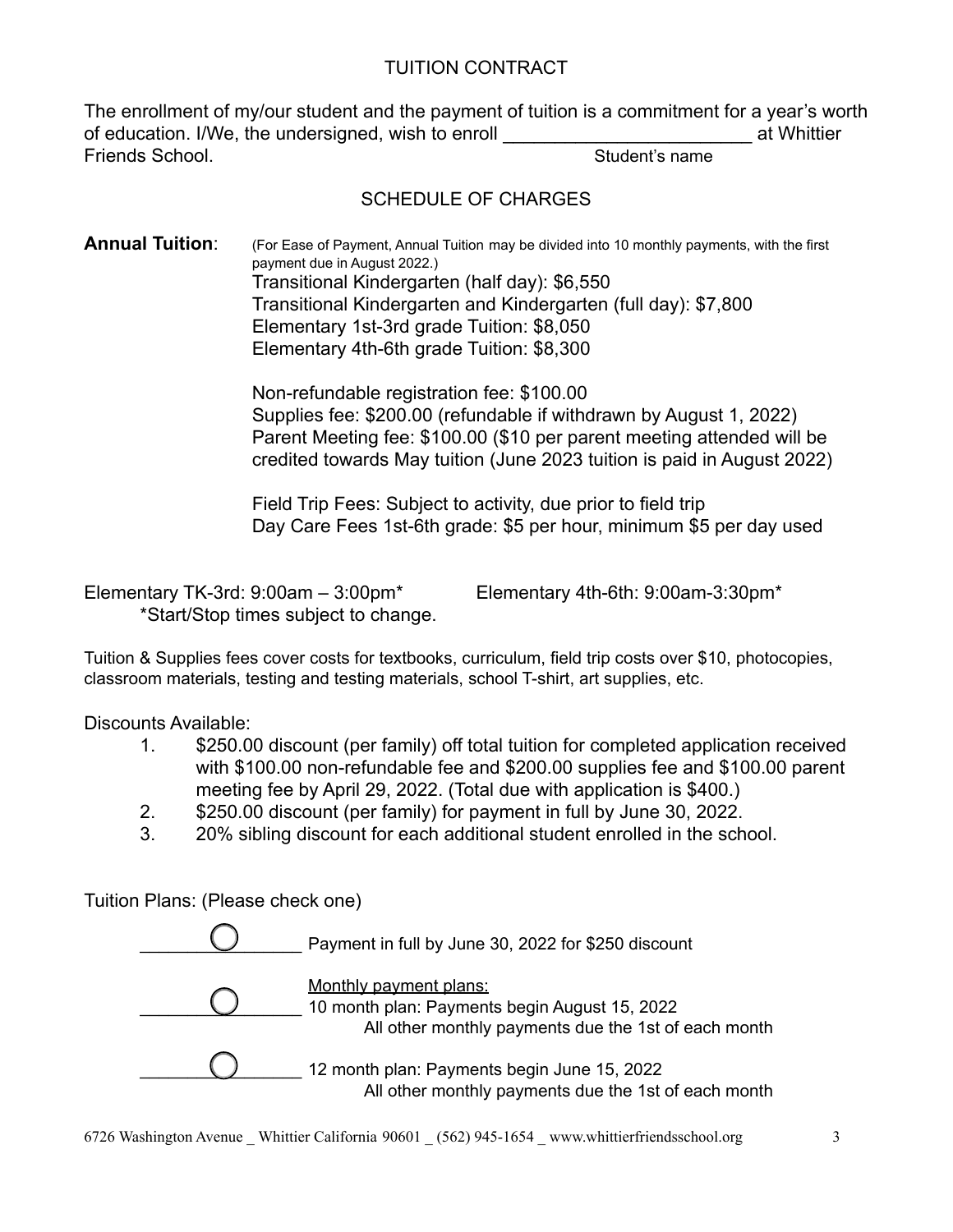6726 Washington Avenue Whittier California 90601 (562) 945-1654 www.whittierfriendsschool.org 4

Please note: The whole annual tuition can be divided into monthly payments for convenience with the first payment due in August 2022. There is no "discount" given for winter or spring breaks, holidays, illness, or scheduled student-free days. Payments are made directly to the school by the 10th of each month and are considered late if not turned in by the 10th. A \$10 late fee will apply. Bills are not issued for tuition payments.

Initial here

#### Other Tuition Information

Whittier Friends School dedicates time, money, resources, and energy into preparing the school year for your child(ren). In order to create a stable environment for the children of the school we expect that you will enroll your child for the entire school year. We understand that extenuating circumstances do arise and therefore we require that if you are paying monthly, you pay a month ahead. If you have paid in full and need to withdraw your child during the school year we will refund your remaining tuition except for one month's payment ("last month"). We require a **30-day notice** if you are withdrawing your child and tuition is due for this last month. We need a signed letter stating that you will be withdrawing your child before we can consider him/her withdrawn.

Initial here

Your child's position in school will be held only after receipt of a completed application and tuition contract, the \$100.00 non-refundable registration fee and \$200.00 supplies fee and the \$100.00 Parent Meeting fee. \$10 for each parent meeting attended will be credited towards May 2023 tuition. (June 2023 tuition is due on August 13, 2022.)

If you decide by August 1, 2022 that you will be unable to enroll your child(ren) at Whittier Friends School your supplies fee and parent meeting fee will be refunded once we have been informed in writing.

#### **Please see the School Director or Administrator for information about Financial Aid for returning students.**

#### Returned Checks/Late Payment Policy

--A \$10 fee will be charged for any returned check.

--A \$10 late fee and interest at 1% per month (on the amount in question) may be charged for any tuition payment/fee 30 days past due. In addition, the student may be suspended from school and/or the corresponding activity until all tuition/fees are brought current and any late fees and interest paid.

If a payment is going to be turned in after the 10th of the month, please communicate with the Financial Manager right away. If not communicated, a \$10 late fee will be charged for any late tuition payment or fee owed. A \$10 late fee will be charged each month for each late payment until it has been paid in full.

If the person(s) responsible for payment of tuition and/or fees has not made an amended written payment agreement, acceptable to the school, within 90 days of the due date of the tuition/fees in question, legal action may be taken for all past due fees and tuition, and the balance of the year's tuition, per this contract. The school will also collect any attorney's fees and reasonable collection costs.

\_\_\_\_\_\_\_\_\_\_\_\_\_\_\_\_\_\_\_\_\_\_\_\_\_\_\_\_\_\_\_\_\_\_\_\_\_\_\_\_\_\_\_\_ \_\_\_\_\_\_\_\_\_\_\_\_\_\_\_\_\_\_

\_\_\_\_\_\_\_\_\_\_\_\_\_\_\_\_\_\_\_\_\_\_\_\_\_\_\_\_\_\_\_\_\_\_\_\_\_\_\_\_\_\_\_\_ \_\_\_\_\_\_\_\_\_\_\_\_\_\_\_\_\_\_

Signature(s): Person(s) responsible for payment of tuition and fees Date

If the person(s) responsible for payment of tuition is/are not the parent(s)/legal guardian(s) of the student, then the parent(s)/legal guardian(s) of the student must guarantee payment.

Signature(s): Parent(s)/Legal Guardian(s) Date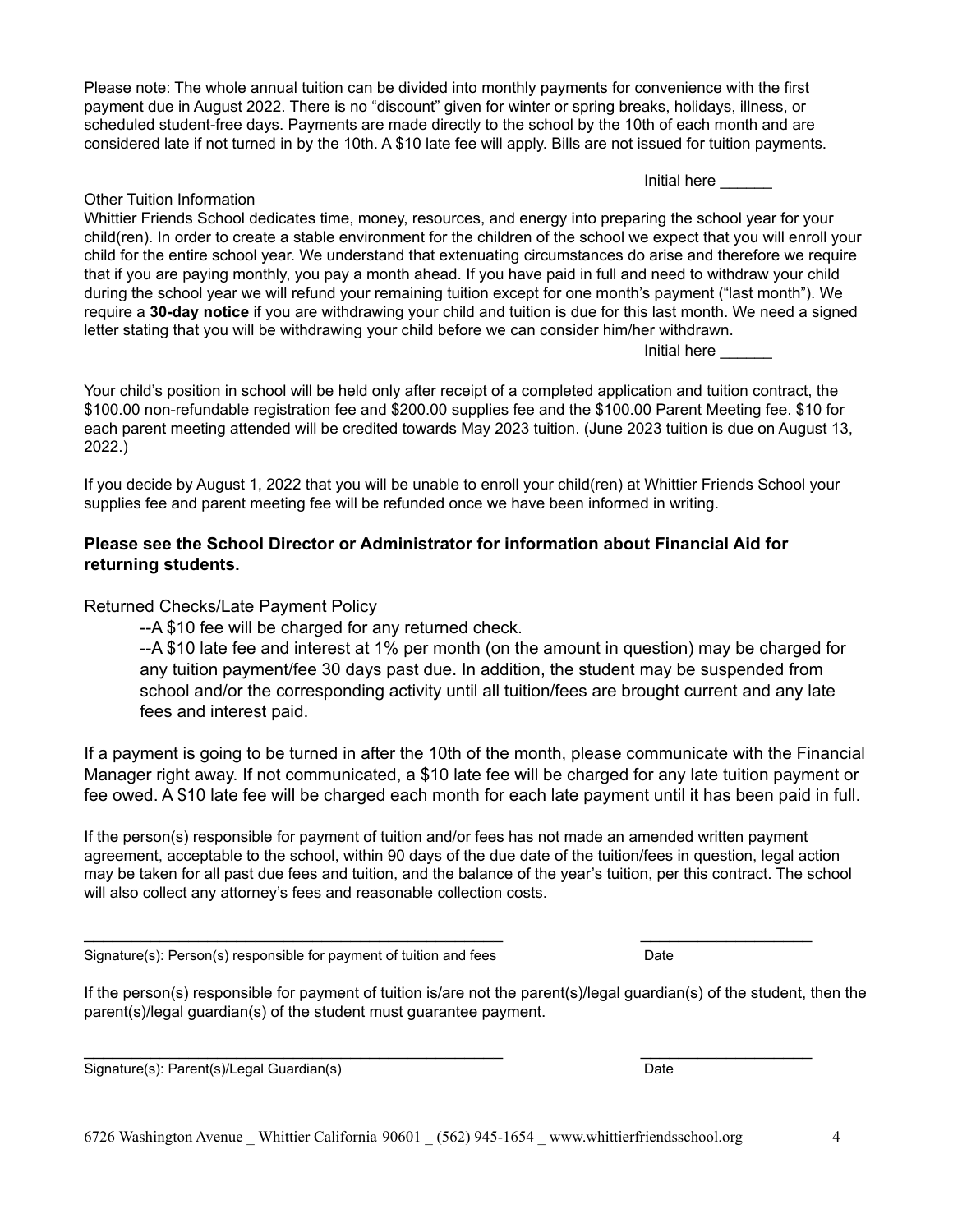## VOLUNTEER EXPECTATIONS

Family participation is an important part of creating a school community and at the same time helps keep school costs down. Family members are expected to volunteer their time, energy, and ideas. Opportunities for volunteering include, but are not limited to: attending monthly Parent Meetings, driving for field trips, helping out in the classrooms and at publicity/ community events, donating items for the Silent Auction, organizing and participating in fundraisers, donating recyclable goods, helping with recycling turn in, and helping out with copies and classroom prep work. At least one family member is expected at each monthly parent meeting and at school clean-up days. A \$10.00 credit will be applied from the Parent Meeting fee towards May tuition for each parent meeting attended.

California Education Code section 35021 requires that volunteers who are consistently on campus or who drive for field trips be TB tested and fingerprinted (live scanned). Volunteers for whom this applies need to be fingerprinted by California Community Care Licensing. Paperwork to be fingerprinted is available in the school office and can be picked up upon the receipt of a copy of negative TB results from within the last year. There is a cost associated with the fingerprinting process and Whittier Friends School will offset this cost for **one** member of each family. Upon receiving the fingerprint clearance, your account will be credited the processing fee. Fingerprinting does not need to be repeated each year, but TB tests do need to be submitted annually.

We understand that not every family is able to drive on field trips or volunteer in the classroom and that some family members may not be comfortable with being fingerprinted; therefore it is not a requirement to be fingerprinted to have your child enrolled in Whittier Friends School. However, if you choose not to be fingerprinted, you will need to find other ways to volunteer.

Initial here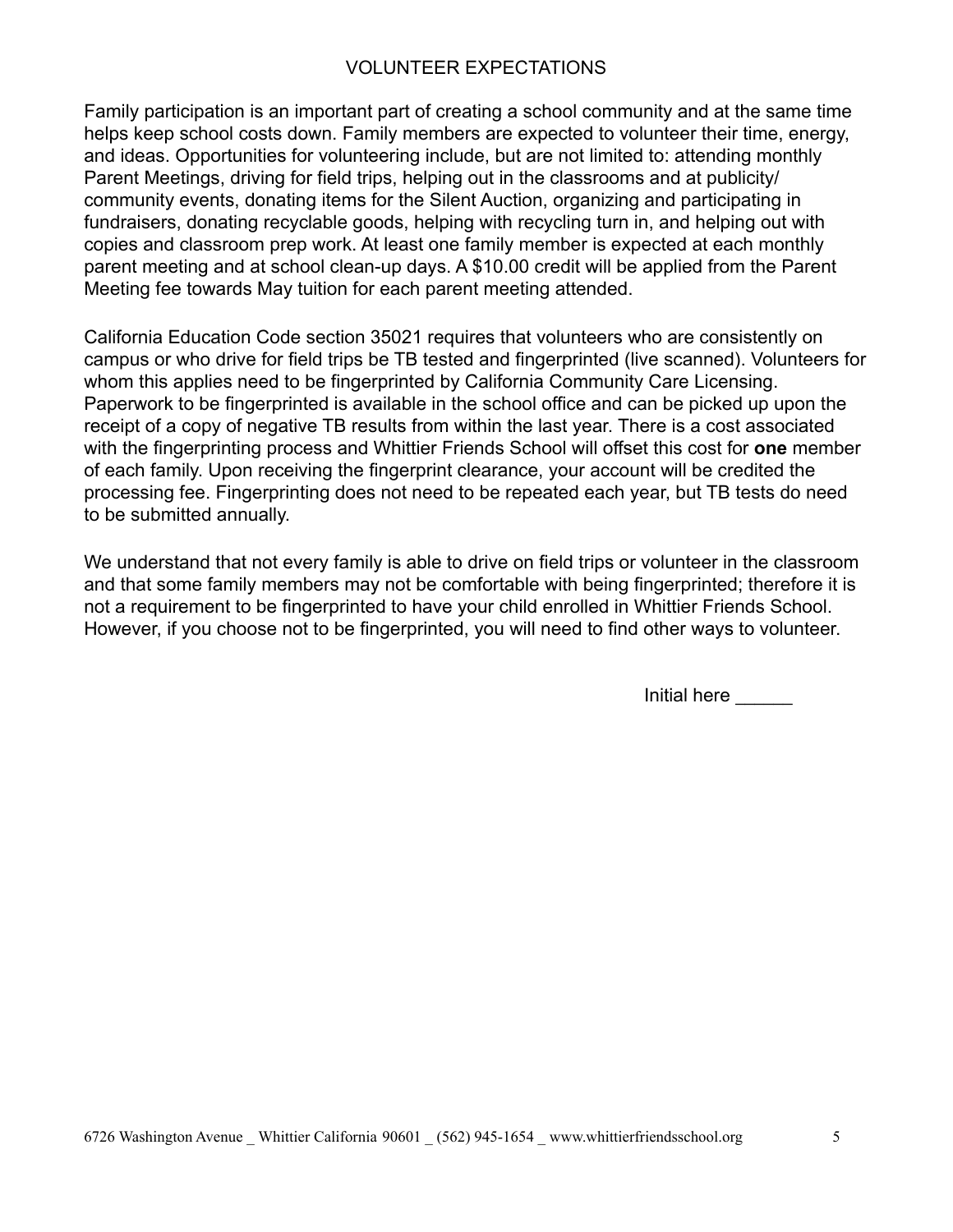#### CTUDENT EMERGENCY DATA

|                                                                                                                                                             |                    | SIUVLIVI LMCNULIVLI VAIN                                       |                       |  |
|-------------------------------------------------------------------------------------------------------------------------------------------------------------|--------------------|----------------------------------------------------------------|-----------------------|--|
| STUDENT'S NAME                                                                                                                                              |                    | GENDER                                                         | <b>BIRTH DATE</b>     |  |
| ADDRESS                                                                                                                                                     | CITY               | ZIP                                                            | HOME PHONE            |  |
| PARENT'S NAME / GUARDIAN (PRIMARY CONTACT)                                                                                                                  | HOME PHONE         |                                                                |                       |  |
| ADDRESS (IF DIFFERENT THAN STUDENT)                                                                                                                         | CELL PHONE         |                                                                |                       |  |
| EMPLOYER                                                                                                                                                    |                    | <b>OCCUPATION</b>                                              | BUSINESS PHONE        |  |
| <b>BUSINESS ADDRESS</b>                                                                                                                                     | OTHER PHONE NUMBER |                                                                |                       |  |
| PARENT'S NAME / GUARDIAN                                                                                                                                    | HOME PHONE         |                                                                |                       |  |
| ADDRESS (IF DIFFERENT THAN STUDENT)                                                                                                                         | CELL PHONE         |                                                                |                       |  |
| EMPLOYER                                                                                                                                                    |                    | <b>OCCUPATION</b>                                              | <b>BUSINESS PHONE</b> |  |
| BUSINESS ADDRESS                                                                                                                                            | OTHER PHONE NUMBER |                                                                |                       |  |
|                                                                                                                                                             |                    | PERSONS WHO MAY BE CALLED IN AN EMERGENCY TO PICK UP YOU CHILD |                       |  |
| NAME                                                                                                                                                        | ADDRESS            | PHONE                                                          | RELATIONSHIP          |  |
|                                                                                                                                                             |                    |                                                                |                       |  |
|                                                                                                                                                             |                    |                                                                |                       |  |
|                                                                                                                                                             |                    |                                                                |                       |  |
|                                                                                                                                                             |                    | ADDITIONAL PERSONS AUTHORIZED TO SIGN CHILD OUT OF SCHOOL      |                       |  |
| <b>NAME</b>                                                                                                                                                 |                    | NAME                                                           |                       |  |
| <b>NAME</b>                                                                                                                                                 |                    | NAME                                                           |                       |  |
|                                                                                                                                                             |                    | PHYSICIAN AND DENTIST                                          |                       |  |
| PHYSICIAN<br>ADDRESS<br>MEDICAL PLAN AND NUMBER                                                                                                             |                    |                                                                | PHONE                 |  |
| DENTIST<br>ADDRESS<br>MEDICAL PLAN AND NUMBER                                                                                                               |                    |                                                                | PHONE                 |  |
| IN AN EMERGENCY, WE WILL CALL THE CHILD'S PARENTS FIRST. IF YOU CANNOT BE REACHED, WHAT ACTION SHOULD BE TAKEN?<br>$ALL$ EMERGENCY HOSPITAL $OTHER$ EXPLAIN |                    |                                                                |                       |  |
| IS CHILD REGULARLY TAKING ANY MEDICATIONS? PLEASE LIST:                                                                                                     |                    |                                                                |                       |  |
| DOES CHILD HAVE ANY ALLERGIES? PLEASE LIST:                                                                                                                 |                    |                                                                |                       |  |

ARE THERE ANY HEALTH CONDITIONS OF WHICH THE SCHOOL SHOULD BE AWARE? PLEASE EXPLAIN: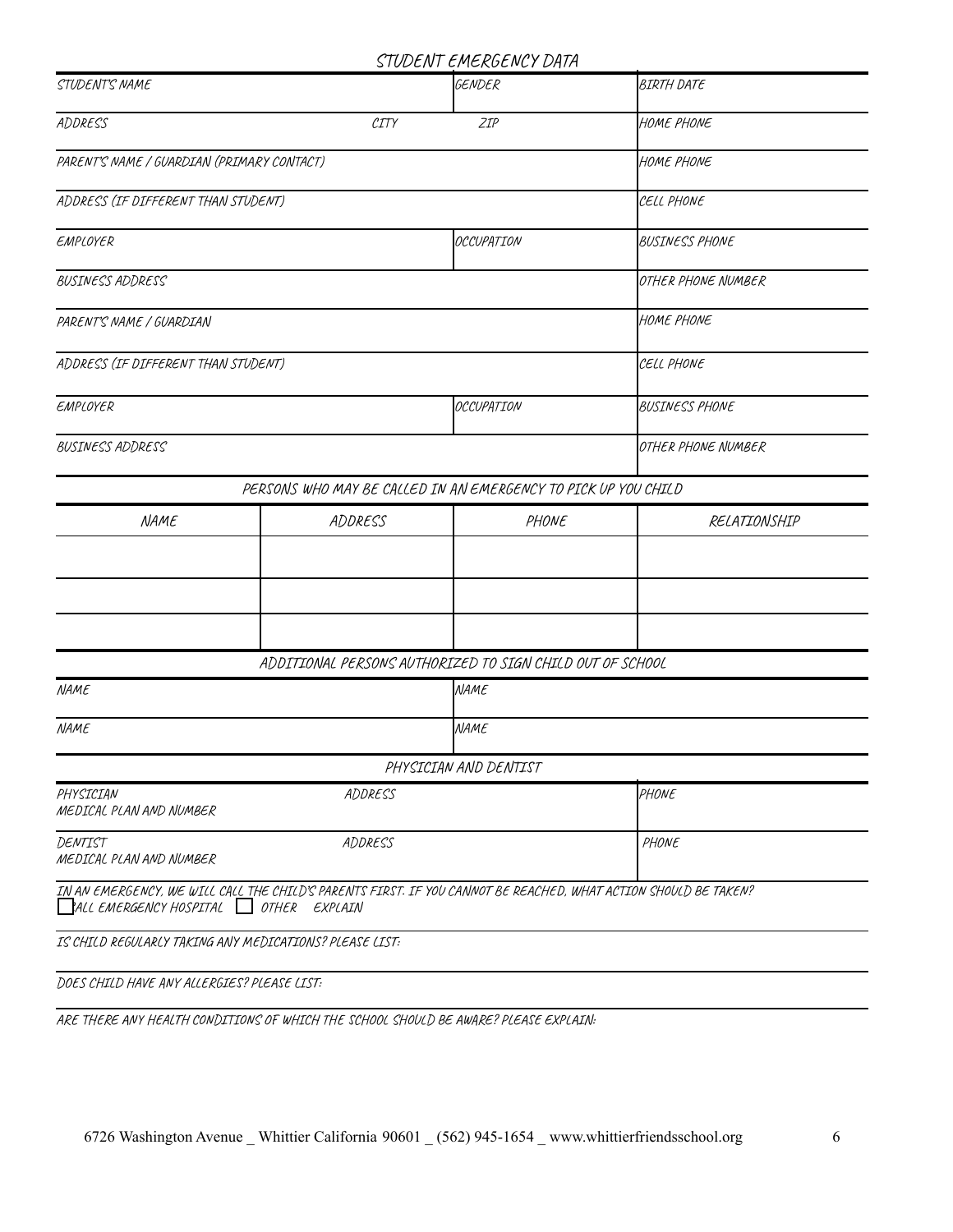#### WHITTIER FRIENDS SCHOOL AUTHORIZATION TO CONSENT TO EMERGENCY TREATMENT OF A MINOR

The undersigned, who is: (check applicable statement)

One of the parents having legal custody

The parent having legal custody

**The legal guardian** 

**The person having legal custody** 

of (Student's name), a minor, hereby authorizes Whittier Friends School in Whittier, into whose care said minor has been entrusted, as agents for undersigned to consent to any emergency X-ray examination, anesthetic, medical or surgical diagnosis or treatment and hospital care which is deemed advisable by, and is to be rendered under the general or special supervision of, any physician or surgeon licensed under the provisions of the Medicine Practice Act on the medical staff of any public or private hospital, whether such diagnosis or treatment is rendered at the office of said physician or at said hospital. I also consent to any emergency X-ray treatment and hospital care to be rendered to said minor by a dentist licensed under the provisions of the Dental Practice Act.

It is understood that this authorization is given in advance of any specific diagnosis, treatment or hospital care being required but is given to provide authority and power of the part of the aforesaid agent(s) to give specific consent to any and all such diagnosis, treatment or hospital care which the aforementioned physician and/or dentist in the exercise of his/her best judgment may deem advisable.

This authorization is given pursuant to the provision of Section 6910 of the Family Code of California.

 $\_$  , and the set of the set of the set of the set of the set of the set of the set of the set of the set of the set of the set of the set of the set of the set of the set of the set of the set of the set of the set of th

 $\_$  , and the set of the set of the set of the set of the set of the set of the set of the set of the set of the set of the set of the set of the set of the set of the set of the set of the set of the set of the set of th

This authorization shall remain effective until August 31, 2023 unless sooner revoked by the person having legal custody of said minor.

Dated \_\_\_\_\_\_\_\_\_\_\_\_\_\_\_\_\_\_\_\_\_\_\_\_

Signature of parent having legal custody Witness

Signature of legal guardian or other having legal custody Witness

(County of Los Angeles, Department of Social Services)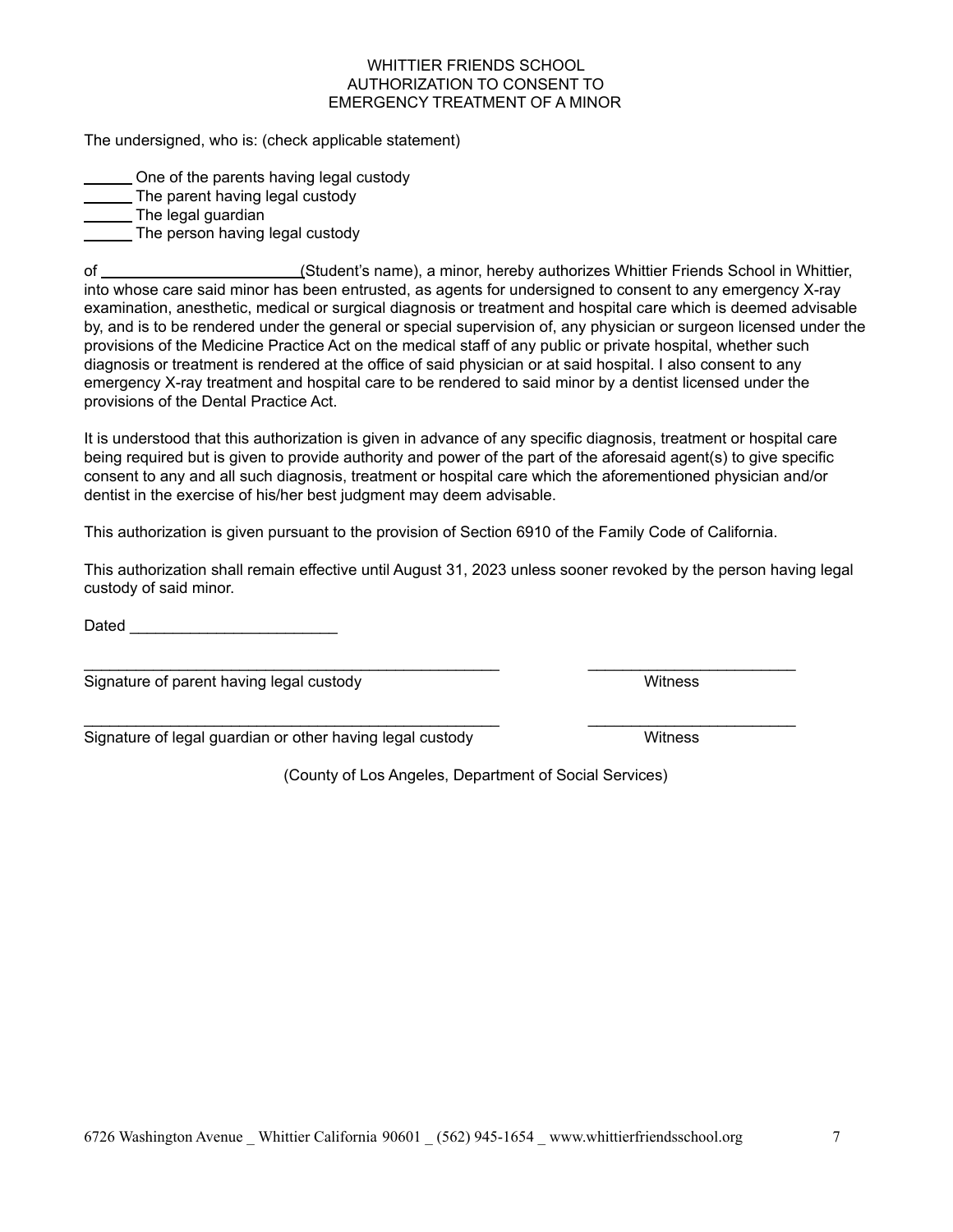#### **Covid-19 Health Emergency Understandings:**

\*We understand that during the current health emergency, hours for elementary may fluctuate depending on mandate by governing agencies.

\*We understand that drop off/pick up routines will be conducted outside of the classroom, and that adults who are not staff will not be allowed to enter our classroom without special reason.

**\*We understand that additional measures to help our community handle the continuing current health emergency will be introduced in August 2022** before the school year begins, and that these measures may or may not include masking (indoors and/or outdoors) Strict Daily Health Assessments, staying home when exposed to COVID-19 or when sick, maintaining social distance, etc.

\*We understand that Whittier Friends School will likely introduce other procedures to protect our community.

**Acceptance**: I/We have read, understand, and agree to all terms and conditions of this Application and Contract. I/We are the parent(s) or legal guardian(s) of the named student. I/We further understand that these aforementioned terms and conditions are binding as long as my/our child is a student at Whittier Friends School and/or monies are owed to the school.

\_\_\_\_\_\_\_\_\_\_\_\_\_\_\_\_\_\_\_\_\_\_\_ \_\_\_\_\_\_\_\_\_ \_\_\_\_\_\_\_\_\_\_\_\_\_\_\_\_\_\_\_\_\_\_\_ \_\_\_\_\_\_\_\_\_ Signature of Parent(s)/Legal Guardian(s) Date Signature of Parent(s)/Legal Guardian(s) Date